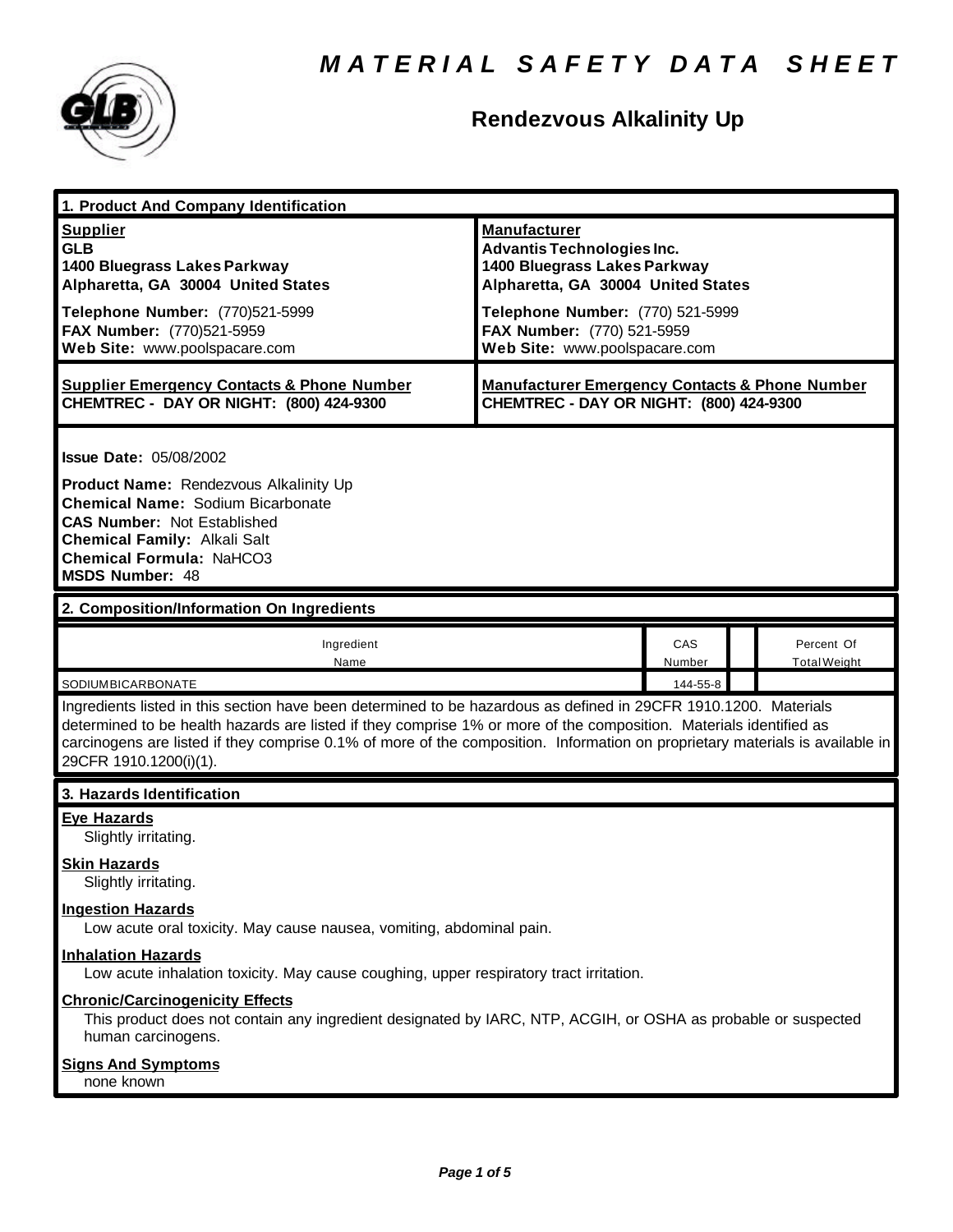## **Rendezvous Alkalinity Up**

#### **First Aid (Pictograms)**

#### **4. First Aid Measures**

#### **Eye**

In case of contact, hold eyelids apart and immediately flush eyes with a steady, gentle stream of water for at least 15 minutes. Seek medical attention if irritation develops or persists or if visual changes occur.

#### **Skin**

In case of contact, immediately wash with plenty of soap and water for at least 5 minutes. Seek medical attention if irritation develops or persists. Remove contaminated clothing and shoes. Clean contaminated clothing and shoes before re-use.

#### **Ingestion**

If victim is conscious and alert, give 2-3 glasses of water to drink and induce vomiting by touching back of throat with finger. Do not induce vomiting or give anything by mouth to an unconscious person. Seek immediate medical attention. Do not leave victim unattended. Vomiting may occur spontaneously. To prevent aspiration of swallowed product, lay victim on side with head lower than waist. If vomiting occurs and the victim is conscious, give water to further dilute the chemical.

#### **Inhalation**

Remove victim from immediate source of exposure and assure that the victim is breathing. If breathing is difficult, administer oxygen, if available. If victim is not breathing, administer CPR (cardio-pulmonary resuscitation). Seek medical attention.

#### **Note To Physician**

All treatments should be based upon observed signs and symptoms of distress in the patient. Consideration should be given to the possibility that overexposure to materials other than this product may have occurred.

#### **Fire Fighting (Pictograms)**



#### **5. Fire Fighting Measures**

**Flash Point:** N/A °F **Flammability Class:** NOT FLAMMABLE

### **Fire And Explosion Hazards**

Not combustible.

#### **Extinguishing Media**

Use the appropriate extinguishing media for the surrounding fire.

#### **Fire Fighting Instructions**

Firefighters should wear self-contained breathing apparatus and full protective gear. This material is used as a dry powder extinguishing agent for all classes of fires

#### **6. Accidental Release Measures**

Sweep up and place in appropriate closed container. Dispose of in accordance with federal, state, and local guidelines. Do not flush spills to drain.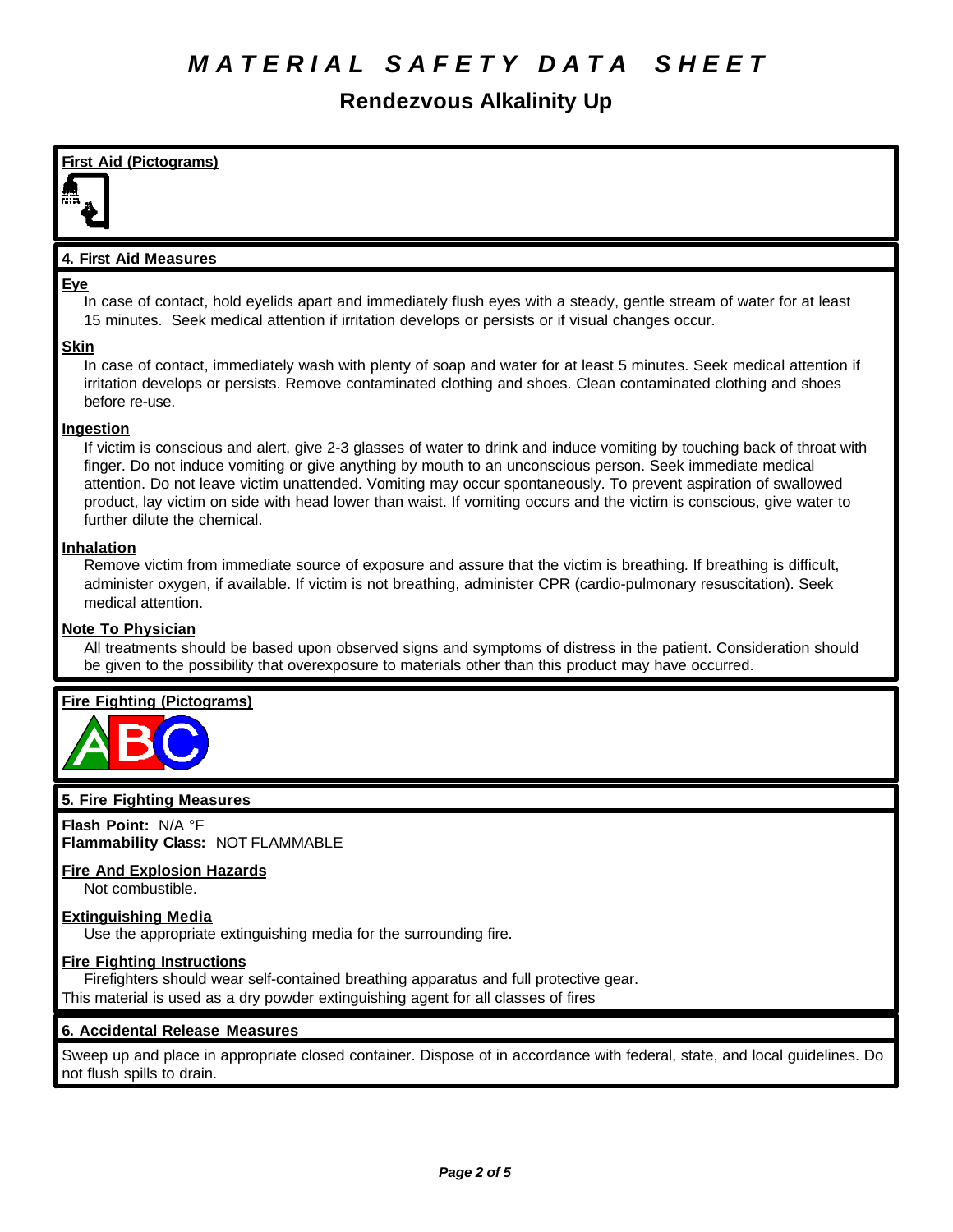# *M A T E R I A L S A F E T Y D A T A S H E E T*

### **Rendezvous Alkalinity Up**

#### **7. Handling And Storage**

#### **Handling And Storage Precautions**

Keep out of reach of children. Do not store with acids. Keep containers tightly closed. Store material in a cool and dry place.

#### **Handling Precautions**

Avoid direct or prolonged contact with skin and eyes. Avoid breathing dusts.

#### **Storage Precautions**

Keep away from acids. Store in a cool dry place.

#### **Work/Hygienic Practices**

Use safe chemical handling procedures suitable for the hazards presended by this material.



#### **8. Exposure Controls/Personal Protection**

#### **Engineering Controls**

Use with adequate general and local exhaust ventilation.

#### **Eye/Face Protection**

Safety glasses with side shields or goggles recommended.

#### **Skin Protection**

Chemical-resistant gloves and suitable long sleeved clothing.

#### **Respiratory Protection**

Under normal conditions, in the absence of other airborne contaminants, the following devices should provide protection from this material up to the conditions specified by the appropriate OSHA, WHMIS or ANSI standard: Air purifying (half mask/full face) respirator with cartridges/canister approved for use against dust, mists, and fumes.

#### **9. Physical And Chemical Properties**

#### **Appearance**

White Powder Solid

#### **Odor**

**Odorless** 

**Chemical Type:** Mixture **Physical State:** Solid **Melting Point:** Not Available °F **Boiling Point:** Not Available °F **Molecular Weight:** 84 **Vapor Pressure:** Not Available **Vapor Density:** Not Available **pH Factor:** 8.5 At a Concentration Of 1% SOLUTION IN WATER **Solubility:** Soluble 9.5% wt/wt% at 20C (68F)

#### **10. Stability And Reactivity**

**Stability:** Stable **Hazardous Polymerization:** Will not occur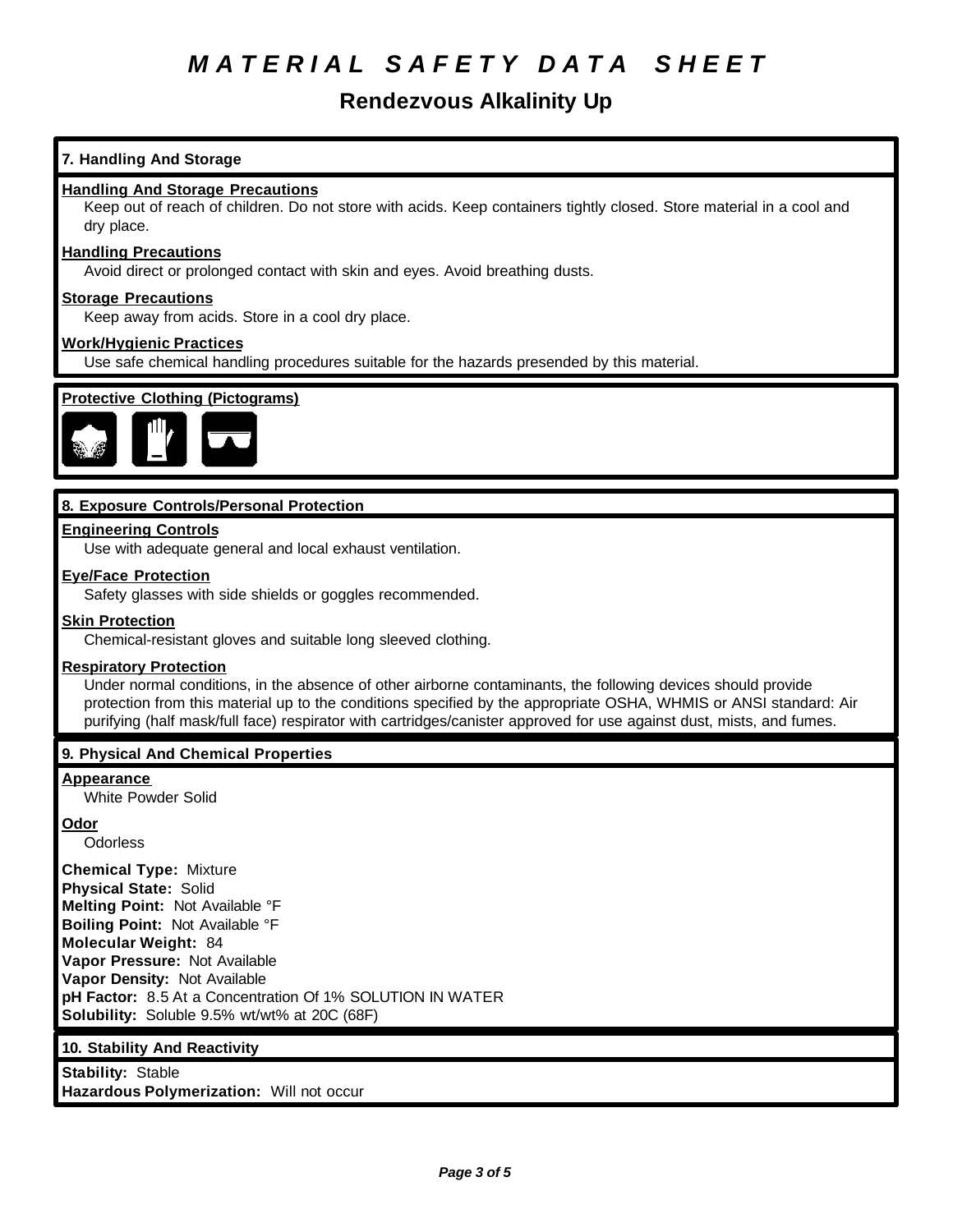# *M A T E R I A L S A F E T Y D A T A S H E E T*

### **Rendezvous Alkalinity Up**

#### **10. Stability And Reactivity - Continued**

#### **Conditions To Avoid (Stability)**

Elevated temperatures, heat.

#### **Incompatible Materials**

Moisture, strong acids, strong oxidizing agents.

#### **Hazardous Decomposition Products**

Oxides of carbon.

#### **11. Toxicological Information**

#### **Eye Effects**

eye - eye irritation, 100 mg/30s, rabbit. Mildly irritating.

#### **Skin Effects**

skin - skin irritation, 30 mg/3D-I, human Mildly irritating. Standard Draize test.

#### **Acute Oral Effects**

LD50 mg/kg Rat >4.22g/kg

#### **Chronic/Carcinogenicity**

This product does not contain any substances that are considered by OSHA, NTP, IARC, or ACGIH to be "probable" or "suspected" human carcinogens.

#### **Conditions Aggravated By Exposure**

Inhalation of product may aggravate existing chronic respiratory problems such as asthma, emphysema, or bronchitis. Skin contact may aggravate existing skin disease.

#### **12. Ecological Information**

#### **Ecotoxicological Information**

No data found for product.

#### **13. Disposal Considerations**

Dispose in accordance with applicable federal, state and local government regulations.

#### **14. Transport Information**

**Proper Shipping Name** NOT REGULATED

**Hazard Class** NOT REGULATED

#### **DOT Identification Number** NONE

### **15. Regulatory Information**

### **State Regulations**

This product does not contain any components that are regulated under California Poposition 65.